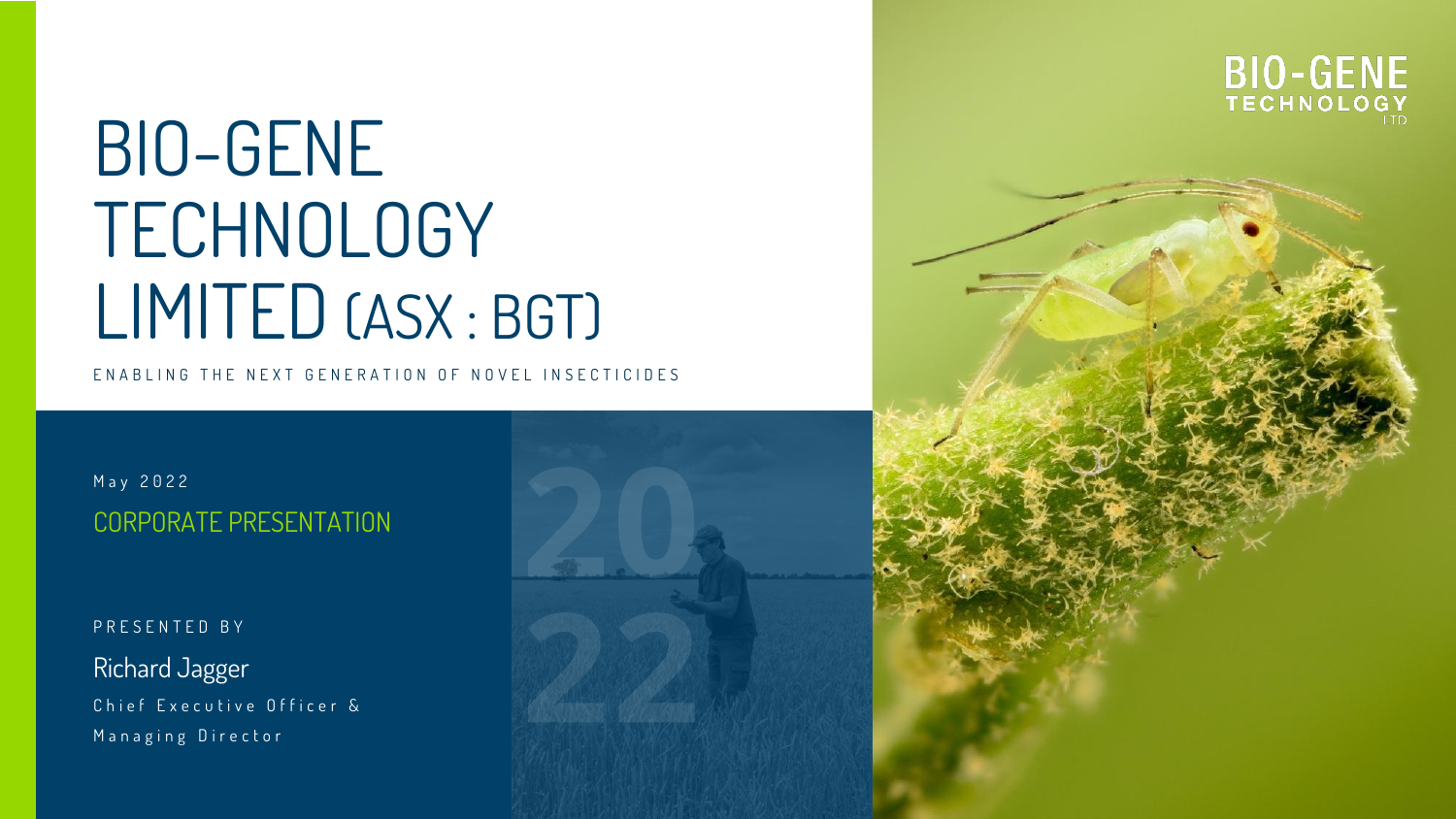### DISCLAIMER

This presentation has been prepared by Bio-Gene Technology Limited (ASX:BGT) (the Company). This presentation is not, and should not be considered, an offer or invitation to apply for or purchase securities in the Company or as a recommendation or inducement to make an offer or invitation in respect of securities in the Company. No agreement to subscribe for securities will be entered into on the basis of this presentation or any information contained in this presentation.

This presentation is not a prospectus, product disclosure document or other offering document under Australian law or under the law of another jurisdiction. This presentation is provided for general information purposes only and is selective, does not purport to contain all relevant information and has not been independently verified.

Neither the Company nor its advisors have any responsibility or obligation to inform any recipient of any matter arising or coming to their notice after the date of this presentation, which may affect any matter referred to in the presentation. The Company releases material information as announcements to the ASX (ASX:BGT). Recipients seeking further information in respect of the Company should review the Company's announcements as released to ASX from time to time.

Nothing in this presentation constitutes investment, legal, tax, accounting or other advice. The recipient should consider its own financial situation, objectives and needs and conduct its own independent investigation and assessment, including obtaining investment, legal, tax, accounting or other advice as it considers necessary or appropriate.

The distribution of this presentation (including electronic copies) outside Australia may be restricted by law and persons who come into possession of this presentation outside Australia should seek advice on and observe any such restrictions. Any failure to comply with such restrictions may constitution a violation of applicable securities laws.

This presentation may contain statements relating to intentions, future acts and events (Forward Looking Statements). Forward Looking Statements involve subjective judgment and analysis, known and unknown risks, uncertainties and other important factors that cause those future acts, events and circumstances to differ from the way or manner in which they are expressly or impliedly portrayed. no representation, warranty or guarantee, express or implied, is given that any Forward Looking Statements will be achieved or proven correct, or that any assumptions or projections on which the Forward Looking Statements are based are reasonable.

No financial information (unless also contained in financial reports released to ASX), estimates or projections contained in this presentation or as derived from such financial information, estimates or projections can be relied upon as a promise or representation as to any present or future matter.

To the maximum extent permitted by law, neither the Company nor any of its associates, directors, officers, employees, advisors or representatives make any representation or provide any warranty, express or implied, as to the accuracy, reliability or completeness of the information contained in this presentation or any subsequent information provided to the recipient including, but not limited to, any financial projections, estimates or other historical information.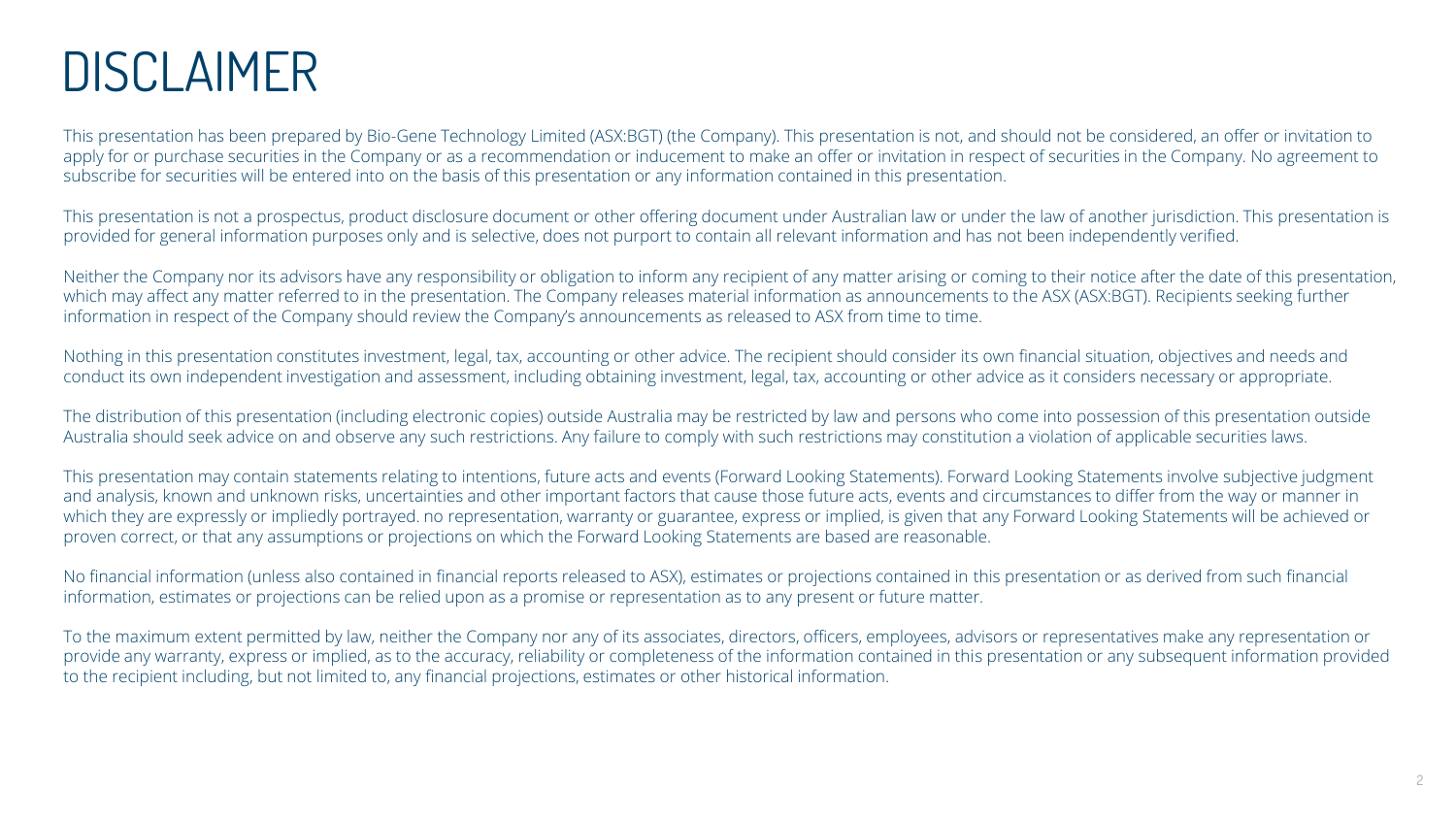## ADDRESSING SIGNIFICANT GLOBAL CHALLENGES

The effectiveness of current insecticides is diminishing due to resistance & concerns relating to safety profiles



"Without Crop Protection, crop losses would double each year" **CropLife**



"No new public health insecticides have been developed for mainstream vector control for 30 years"

### **CDC<sup>4</sup>**

### **Food Security & Public Health**

| <b>Growing Population</b>                     | Current global population is 7.7 billion, growing at 70 million p.a. It is<br>anticipated that global population will reach nearly 10 billion by 2050 <sup>1</sup> .                                                |
|-----------------------------------------------|---------------------------------------------------------------------------------------------------------------------------------------------------------------------------------------------------------------------|
| <b>Challenges Of</b><br><b>Climate Change</b> | Climbing average temperatures and other weather events impact food<br>production per hectare, increase the habitable environment for mosquitoes                                                                     |
| <b>Financial Impact</b>                       |                                                                                                                                                                                                                     |
| <b>Production</b>                             | Currently 20-40% of food produced globally is lost to pests, valued at around<br>US\$2000 billion p.a. $2,3$ .                                                                                                      |
| <b>Cost/Benefit</b>                           | Direct costs due to Malaria infections valued at US\$12 billion p.a., with<br>economic impact many times that 4                                                                                                     |
| <b>Social Impact</b>                          |                                                                                                                                                                                                                     |
| <b>Vector Borne Disease</b>                   | More than half the world is at risk <sup>5;</sup> account for 25% of infectious diseases<br>and exacerbate poverty & economic hardship. Potential to grow beyond 50%<br>under climate change scenarios <sup>6</sup> |
| <b>Less Arable Land</b>                       | Increased population puts pressure on available land and resources to<br>produce food for today and tomorrow                                                                                                        |

- 2. Oerke EC, Crop Losses to pest J. Agri Sci 144: 31-43 (2005)
- 3. Pimentel D Pesticides and Pest controls. In: Peshin R, Dhawan AK. (eds). Integrated pest management: innovation-development process, 1:83-87. Springer Science (2009)
- 4. CDC: Malaria's impact worldwide
- 5. WHO report, 2015
- 6. 6. IPCC6th assessment report: Climate Change 2022: Impacts, Adaptation and Vulnerability, February 2022

<sup>1.</sup> United Nations, "World Population Prospects 2019"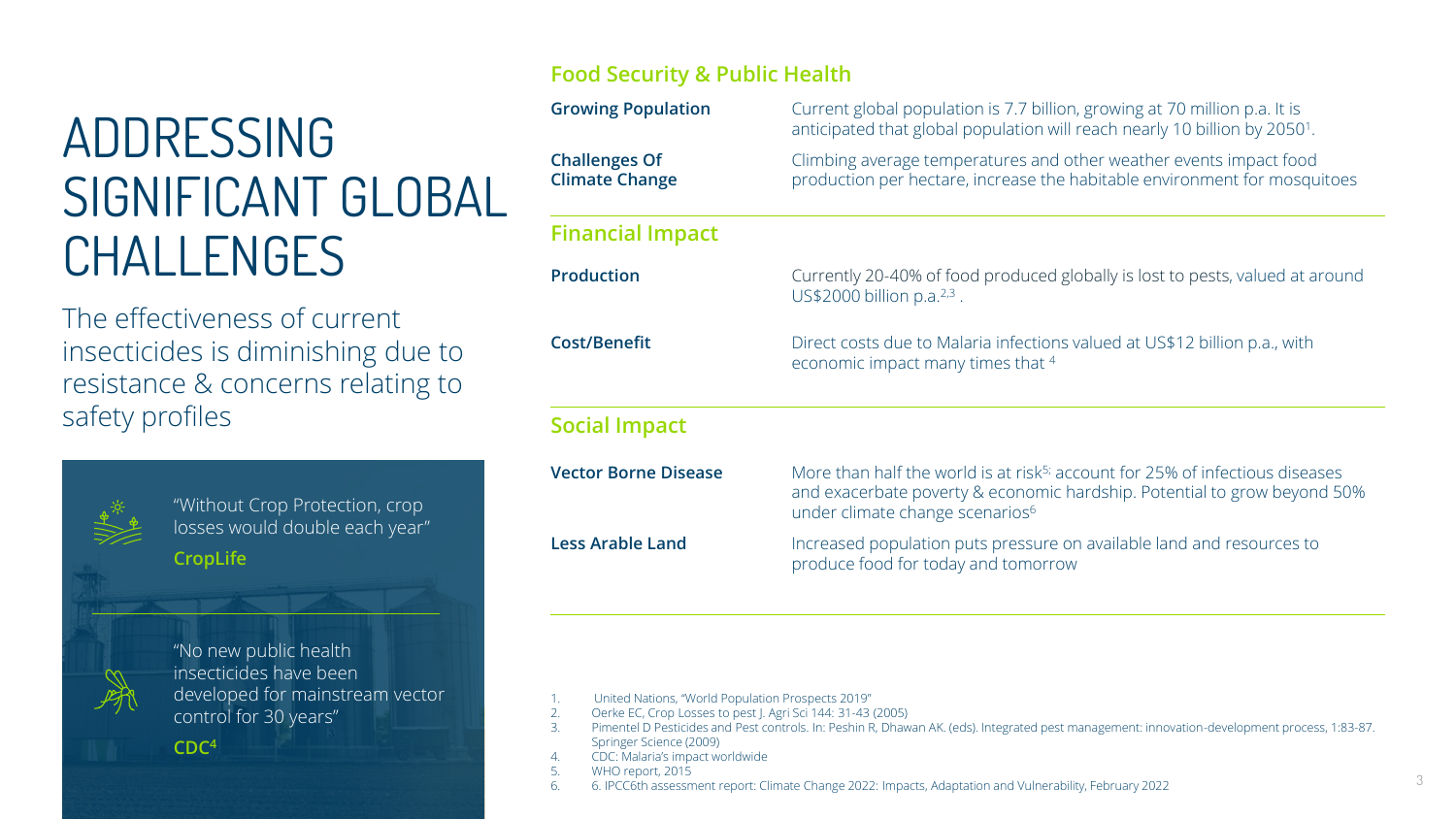## OUR TECHNOLOGY PLATFORM

### We are developing two products that allow entry into five key market segments

### **QcideTM**

#### **Natural Compound**

An extract of a specific cultivar of eucalypt, the Gypmie Messmate

Trees are farmed in concentration by sub-contractors in QLD

The leaves contain oil expressing high levels of Tasmanone, a natural compound that has shown evidence of insecticide efficacy



### **FlavocideTM**

### **Nature Identical Compound**

BGT has developed a proprietary chemical process with CSIRO to to deliver another Beta-Triketone; a nature identical compound that is able to be produced at commercial scale



Both of our products have potential application in all five of our target market segments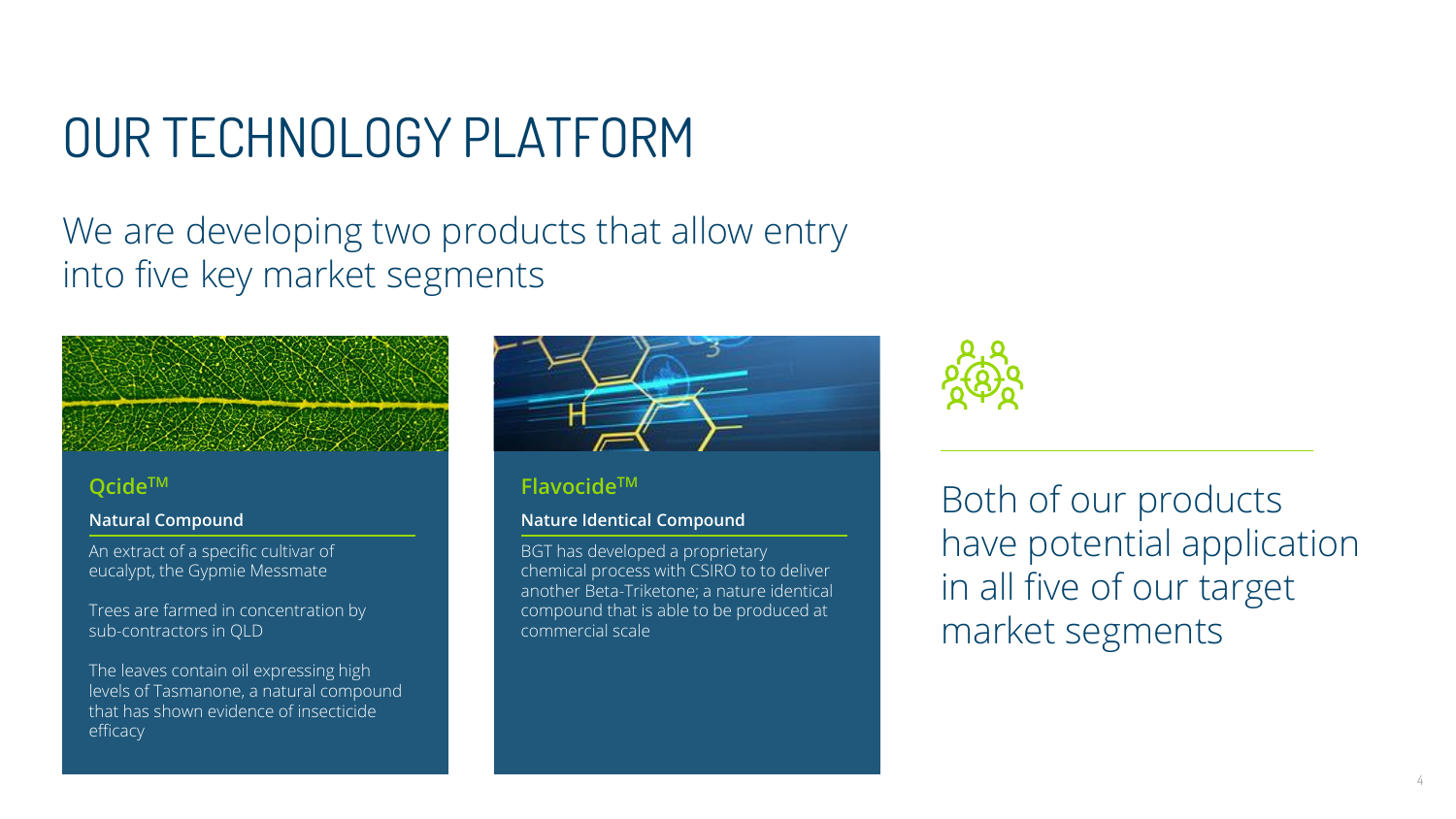### OUR PROPRIETARY CHEMISTRY REPRESENTS A STEP-CHANGE FOR RESISTANT PEST CONTROL



### **Naturally Derived Chemistry**

Qcide is a natural compound and Flavocide is a 'nature identical mimic' of a natural compound that can be mass produced

#### **Multiple Global markets**

Bio-Gene's insecticide platform has applications across large, global market segments valued at over US\$31.1 billion p.a.



### **Safe Chemistry**

Excellent safety profile based on data generated to date. Low toxicity to bees & beneficial insects (5000 times less toxic to bees than neonicotinoids)



### **Current & future partnerships**

We currently have agreements with a number of large companies covering the testing our technology; collaborative development programs and options on future commercial rights



### **Efficacy**

Testing to date confirms potential for controlling resistant pests across multiple markets



### **Novel Mode of Action**

Operates via a novel Mode of Action, potentially addressing resistance to other classes of chemistry

Last new Mode of Action was 2008, now selling US\$2.3 b annually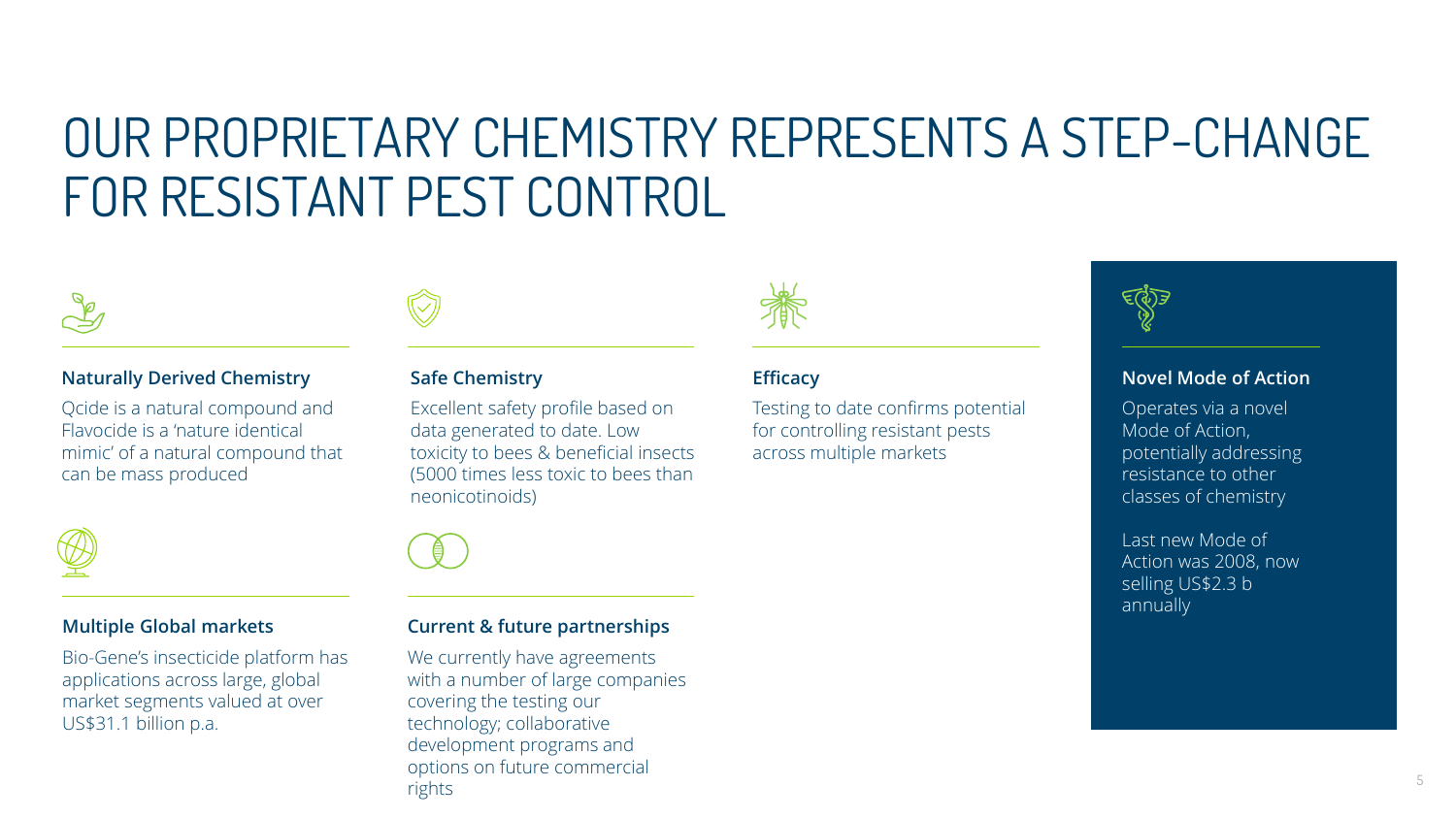### OUR TECHNOLOGY ADDRESSES THESE CHALLENGES AND TARGETS GROWING GLOBAL MARKETS



Bio-Gene's insecticide platform has potential application in large, global market segments estimated to represent a total addressable market valued at over US\$31.1 billion

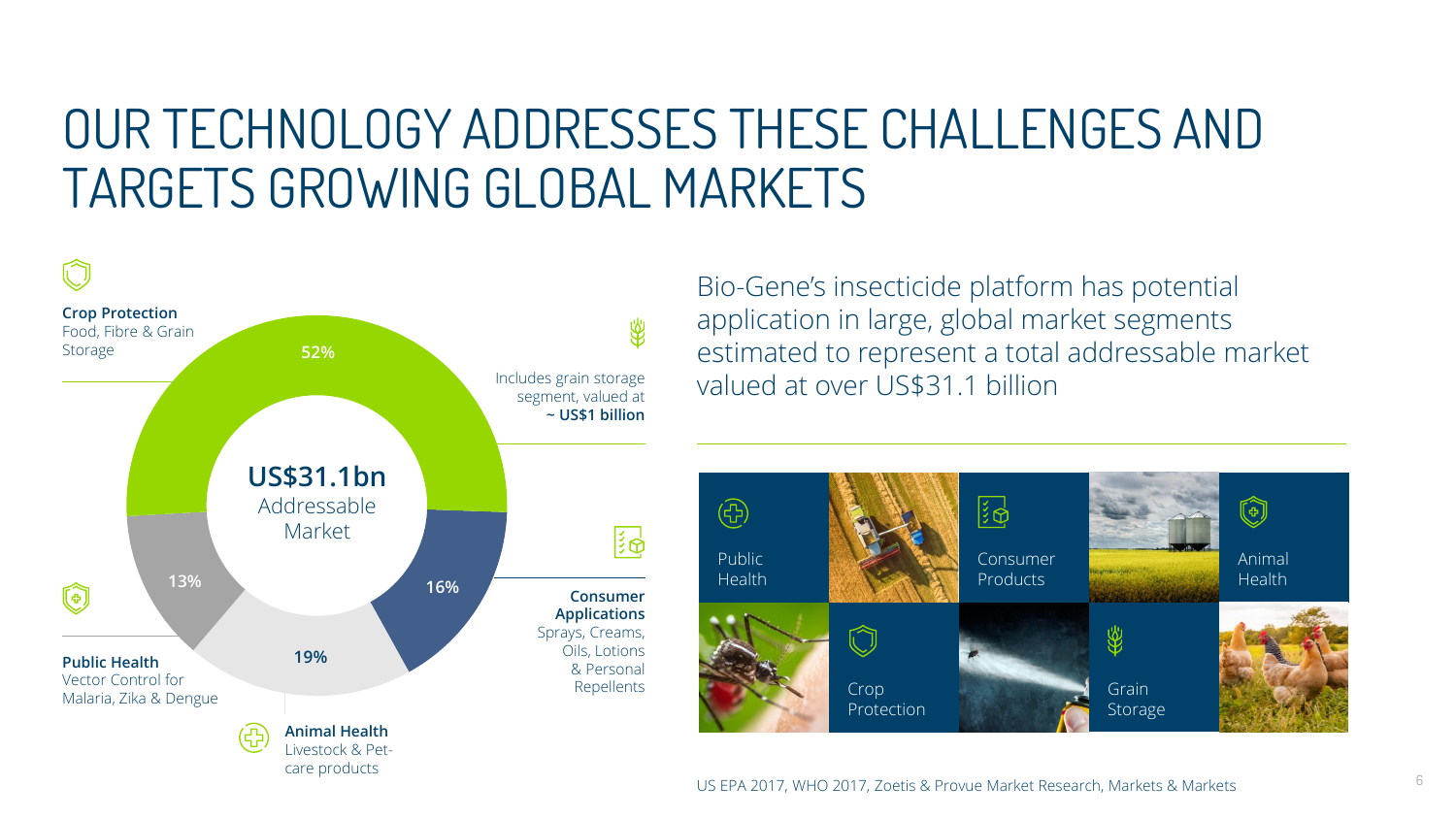## OUR STRATEGIC **OBJECTIVE**

Generate multiple revenue streams from technology licensing fees, milestone payments and royalties by





Securing & owning active ingredient product registrations



Working with strong commercial partners on product development; marketing and distribution Developing proprietary



manufacturing and production know-how

Potential partnership agreements across multiple geographies and different end-use markets, with collaboration programs now underway in two of our target segments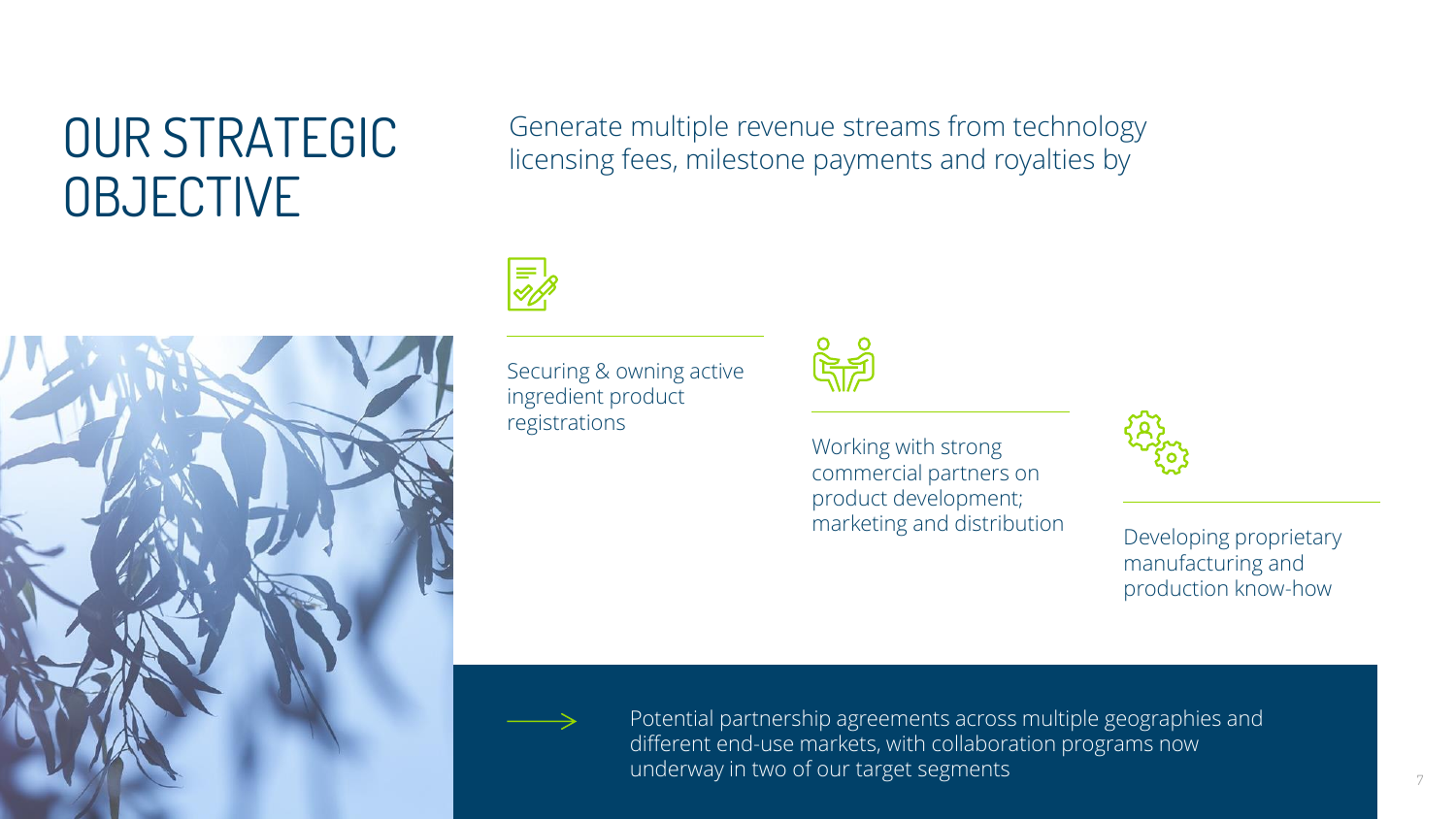## SIGNIFICANT POSITIVE PROGRESS ACROSS MULTIPLE FRONTS

BGT continues to execute on a strategy to secure commercial partnerships that help validate our technology and establish meaningful future value streams

### **Australian technology with the potential to make a global difference**

New, natural and novel chemistry has the opportunity to address resistance issues impacting food security and public health

### **New agreements with commercial partners**

| <b>Development agreements</b>     | BGT has executed a commercial development agreements with Evergreen<br>Garden Care and Clarke Mosquito Control                                                                                  |
|-----------------------------------|-------------------------------------------------------------------------------------------------------------------------------------------------------------------------------------------------|
| <b>Additional MTAs</b>            | BGT has entered into new Material Transfer Agreements (MTAs) with large<br>international companies focused across the various market segments where<br>our technology has potential application |
| <b>Funding</b>                    | Capital raise of \$3.2 million late 2021 & \$1.5 million strategic placement in<br>March 2022. R&D tax incentive rebate of \$514,000 in March 2022                                              |
| <b>Building our efficacy data</b> |                                                                                                                                                                                                 |
| <b>Recent results</b>             | Positive results from the Phase 2 studies undertaken with Clarke on mosquito<br>control. Stored grain pest control via QDAF 9 month study results released                                      |
| <b>Regulatory support</b>         | Completion of independent review by CRO to determine optimal pathway for<br>US and European active ingredient registration.<br>Appointment of Bio-Gene Head of Global Regulatory Affairs        |
| <b>Strengthening our IP</b>       |                                                                                                                                                                                                 |
| <b>New patents</b>                | US Patent Office grants patent relating to management of pesticide resistant<br>insects using Bio-Gene molecules. Allowances in Australia, submissions in<br>other geographies                  |

**Additional IP** Programs underway to strengthen IP relating to manufacturing and extraction processes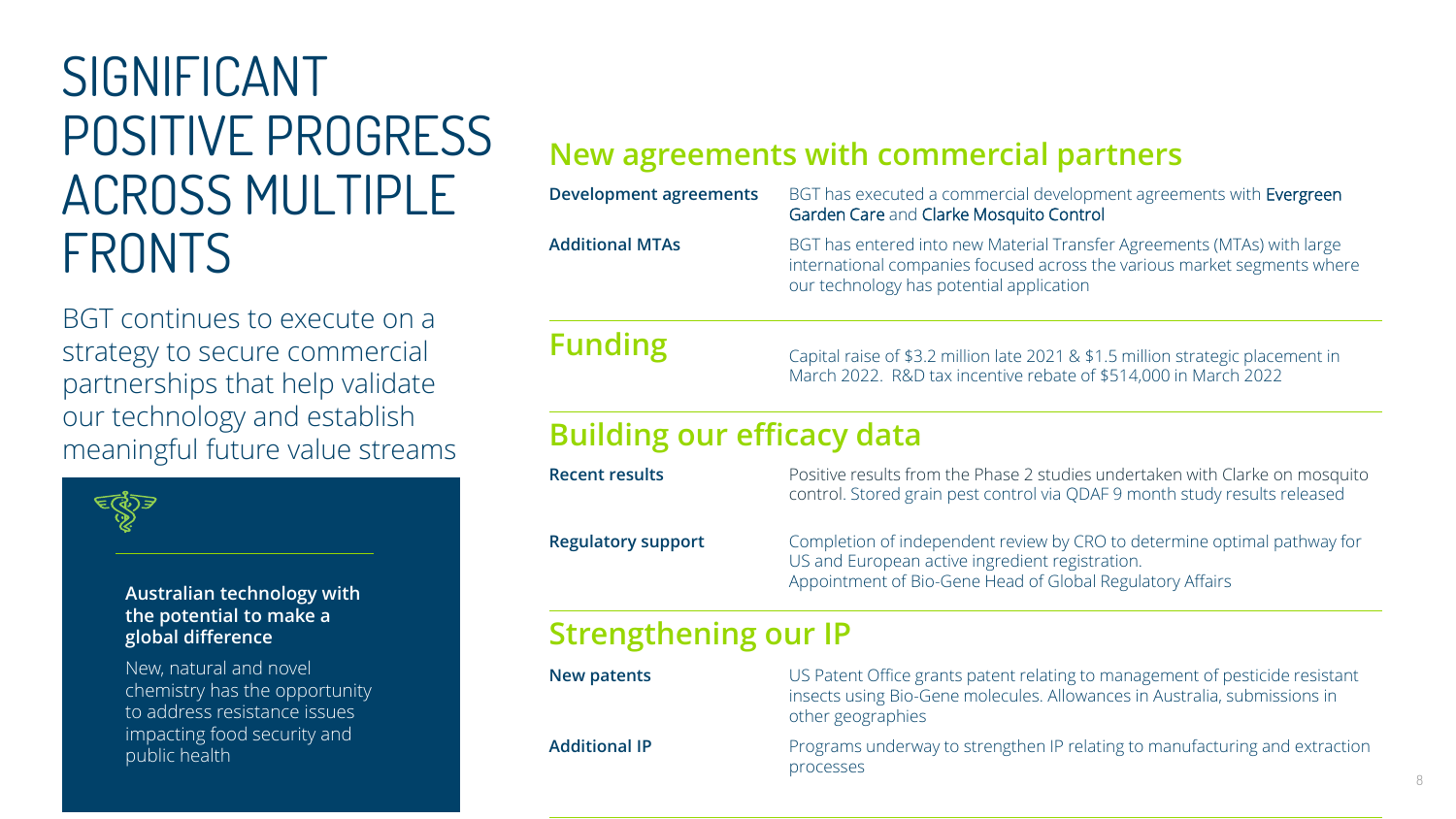## CONSUMER PRODUCTS: EVERGREEN COMMERCIAL DEVELOPMENT AGREEMENT

### **Evergreen is a market leader in consumer products across Europe and in Australia/New Zealand**

### **Initial Field of Use**

Fly & mosquito electric evaporator Ant bait gel and ant spray

ROFR to negotiate additional applications within consumer market

### **Initial Territory**

E.U., U.K., A/NZ

ROFR to negotiate additional territories within consumer market

### **Revenue Model**

Up-front licence fee

Milestone payments prior to registration

On-going royalties on end-use product sales

Development costs borne by Evergreen

### **Market Opportunity**

Initial Field of Use: US\$600m<sup>1</sup>

Total European consumer insecticide market: US\$2b<sup>1</sup>

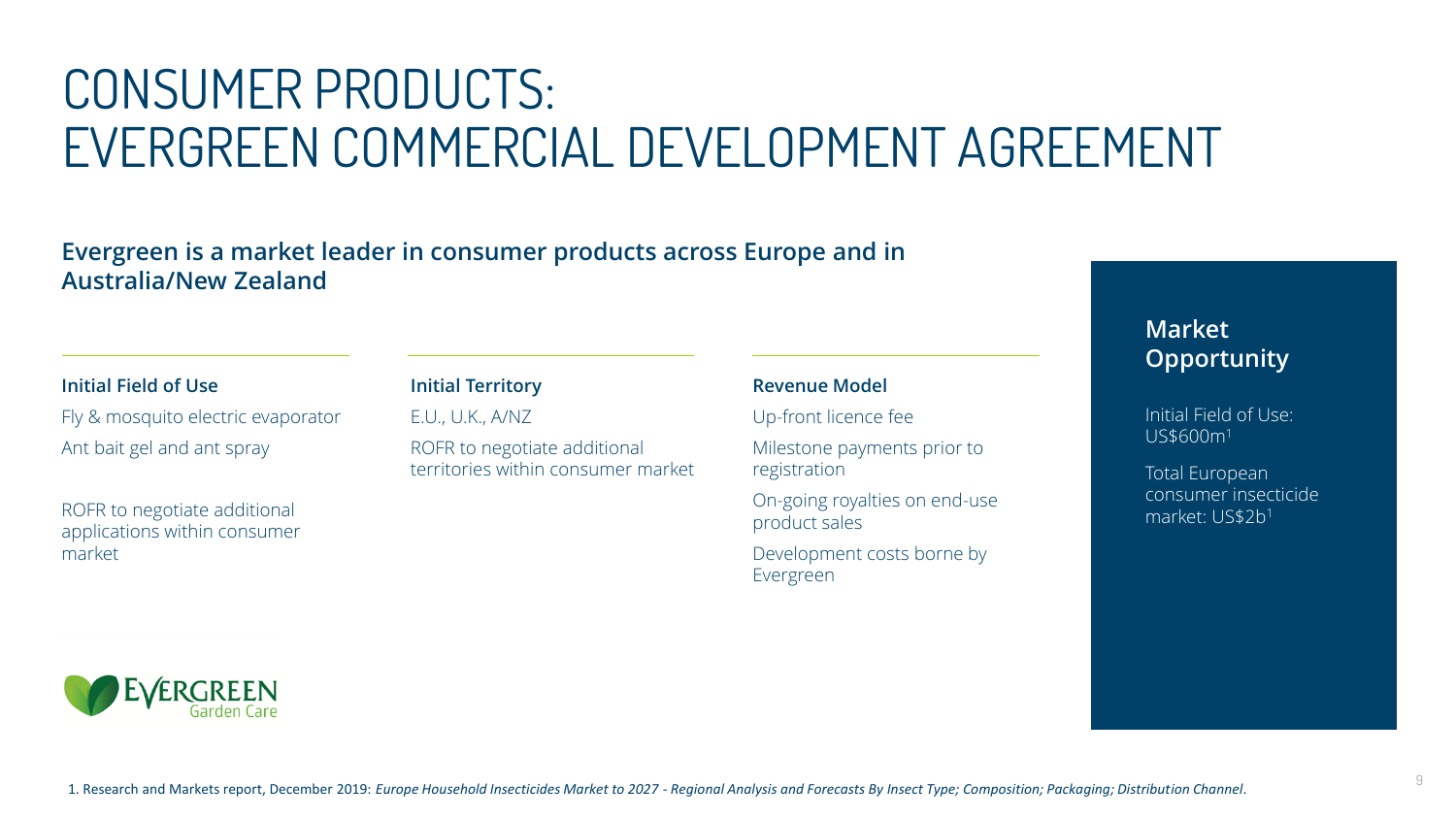## PUBLIC HEALTH: NEW COMMERCIAL AGREEMENT SIGNED ON CLARKE MOSQUITO PROJECT

**Clarke is the largest vertically integrated company in public health mosquito control**

### **Results of Phase 2 Testing**

Very positive results indicate the suitability of Bio-Gene products as mosquito control technology

Target formulations identified for progression to Phase 3 field trials

Confidence for both companies has allowed for completion of commercial agreement

**CLOCKE** 

#### **New Commercial Agreement Signed**

Allows Clarke to begin Phase 3 field testing

Agreement is for the U.S. and Cayman Islands market

Cost of studies borne by Clarke, with shared report of results

Licence fee payments from Clarke to Bio-Gene over the next 3 years

On-going royalties on end-useproduct sales by Clarke

### **Next Steps**

Combined Clarke / Bio-Gene team to focus on registration process of Active Ingredient and development and registration of end use products

Field studies designed to confirm suitability of laboratory developed formulations for field use & EPA registration

### **Market Opportunity**

Initial Field of Use: US\$100m<sup>1</sup>

Global market \$650m<sup>1</sup>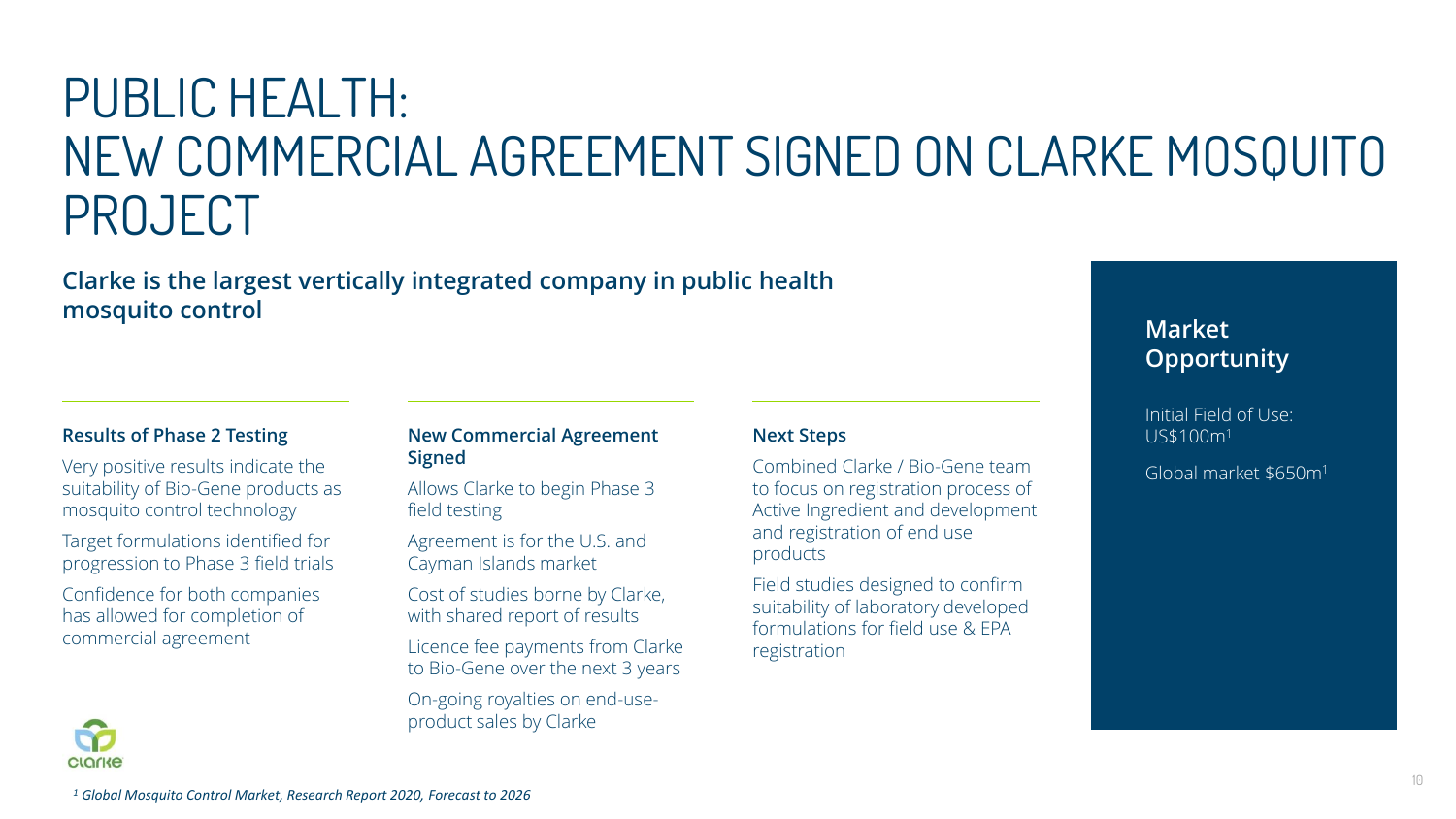## CROP PROTECTION: UPDATE ON STORED GRAIN PROJECT

### **Grains research and Development Corporation (GRDC) Department of Agriculture and Fisheries - Queensland (DAF)**

#### **Results of Phase 3 testing**

Data show the ability for Flavocide, when used in combination (at low rates) to control the full range of stored grain pests over 9 months for susceptible strains and 3-9 months for resistant strains (commercially acceptable time frame).

### **Further Discussions**

Bio-Gene is discussion next steps with potential commercial partners to progress the commercial development of Flavocide as a stored grain protectant

Next we will discuss support from the GRDC





**Department of Agriculture and Fisheries** 

Field testing completed Nov/Dec 2021

Final reporting on these results reported in March 2022

Positive outcome allows us to move forward

**Market opportunity in Australia is relatively small, but there is significant global potential (A\$1b)<sup>1</sup>**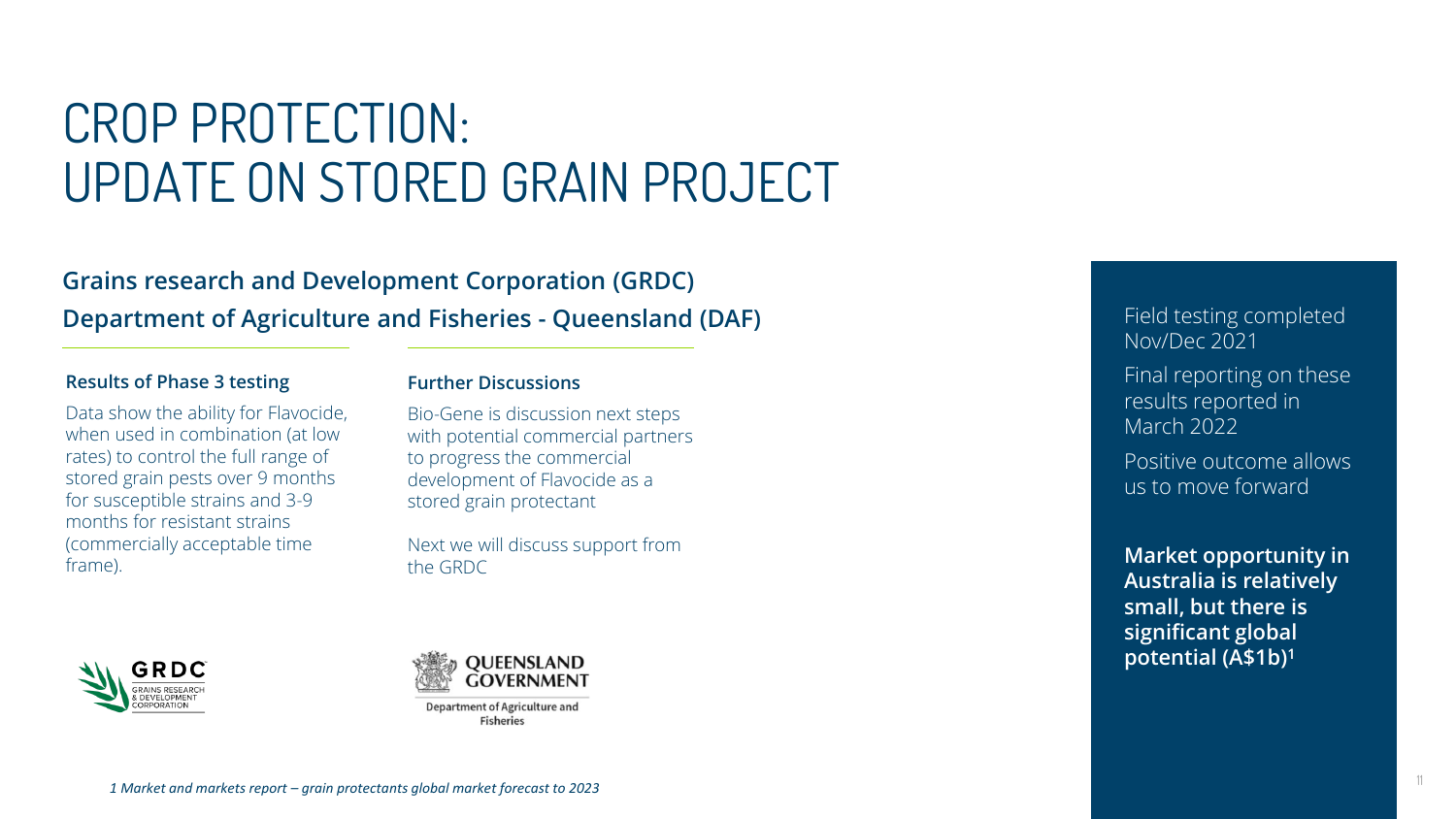## IMPORTANT PROGRESS ACROSS OTHER KEY AREAS

### **I.P. Developments**

- Additional research underway has the potential to identify new I.P. for the company
- I.P. can be in the form of patents, technical knowhow, trade secrets

### **Review Of Reg Requirements**

- Completed a regulatory review analysis with global consultants to look at the specific data requirements for USA, European Union, Australia across our different market segments
- Clear understanding developed relating to read-across potential for different applications and regulatory jurisdictions.

#### **Additional MTAs**

- Bio-Gene has signed 4 new MTAs in the past year with international companies focused across all areas of insecticide use
- Studies performed by these companies ultimately give Bio-Gene additional options for going to market

### **Manufacturing**

- **Flavocide manufacturing** validation – scale-up process has confirmed ability to produce larger quantities
- Qcide: Last harvest confirmed production improvements based on modified temperature and pressure

### **Efficacy testing**

- Additional studies underway for specific company evaluation of technology
	- Animal Health
	- Consumer
	- Crop Protection
	- Public Health
- Extension work to identify additional key targets and applications to support our commercial discussions and further develop our I.P. portfolio

#### **Patent Allowances**

- 2 granted in Australia
- 1 recently granted in United States
- Under review in other key markets

**On-going research is focused on developing data to support key commercial discussions as well as enhancing our I.P. portfolio Bio-Gene continues to expand its market network and identify new data that further differentiates our I.P. position**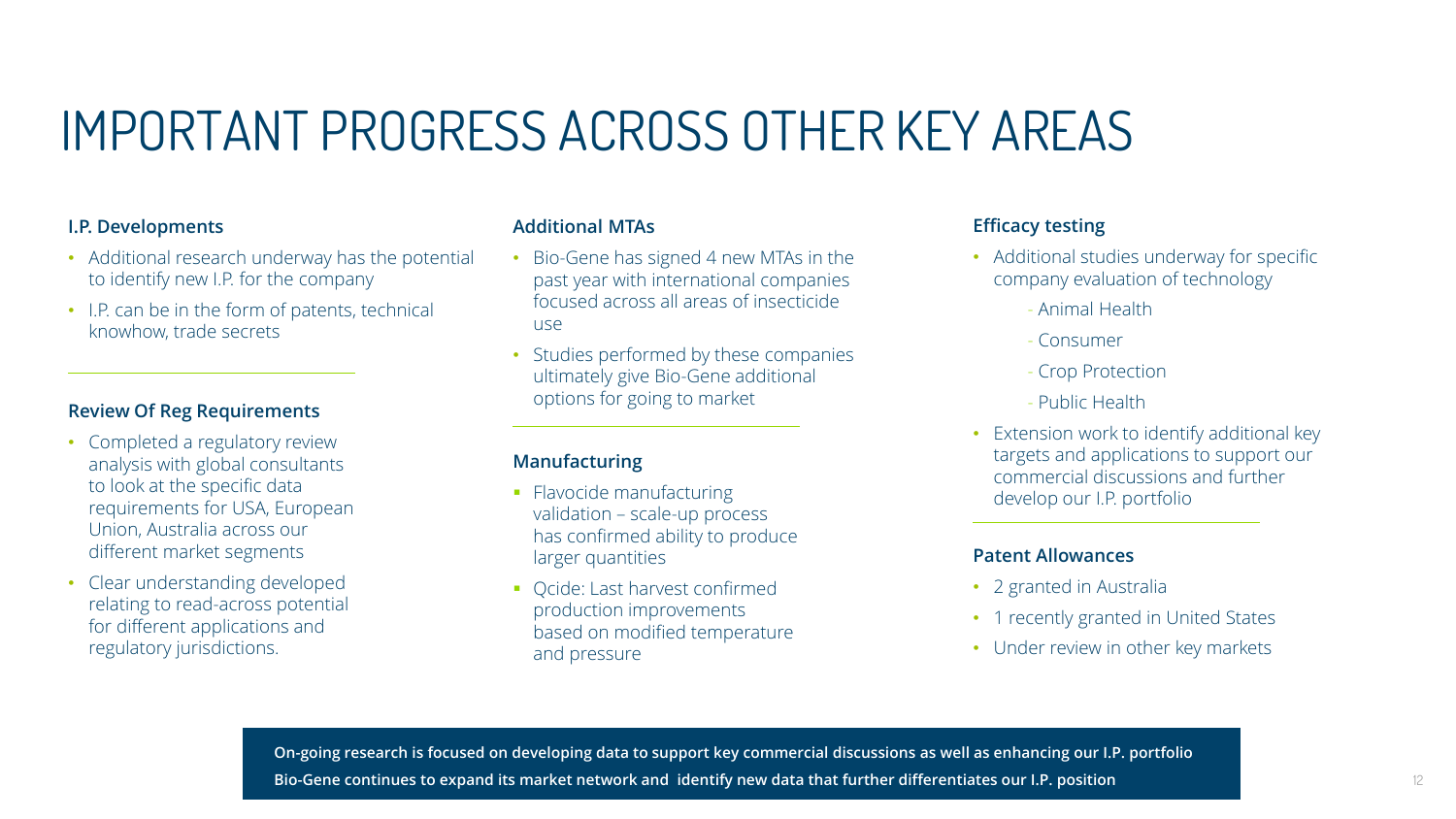## POSITIVE NEWS FLOW AS WE CONTINUE TO EXECUTE ON THE **STRATEGY**



### **2021& 2022 Announcements have included**

| <b>Mode of Action</b>        | ✔ Positive results to confirm novel Mode of Action                                                                                                     |
|------------------------------|--------------------------------------------------------------------------------------------------------------------------------------------------------|
| <b>Efficacy</b>              | ✔ Positive efficacy data in the 9 month stored grain pest control study                                                                                |
| <b>Intellectual Property</b> | ✔ Several new patent allowances and grants that strengthen our IP                                                                                      |
| <b>Commercial</b>            | ✔ Commercial agreement executed with Evergreen Garden Care<br>✔ Commercial agreement executed with Clarke Mosquito Control                             |
| <b>Resourcing</b>            | ✔ Appointment of Head of Global Regulatory affairs<br>✓ Cap raise of \$3.2 million & \$1.5 m strategic placement, and R&D tax<br>incentive - \$514,000 |
| <b>Upcoming News Flow</b>    |                                                                                                                                                        |
| <b>Efficacy</b>              | $\Box$ Results of ongoing research work at Purdue University and University of<br>Florida                                                              |
|                              |                                                                                                                                                        |
| <b>Commercial</b>            | $\Box$ Next steps in collaboration with BASF on stored grain pest opportunity<br>$\Box$ Updates on new MTA evaluations and next steps                  |
| <b>Intellectual Property</b> | Feedback on additional patent allowances in various world regions                                                                                      |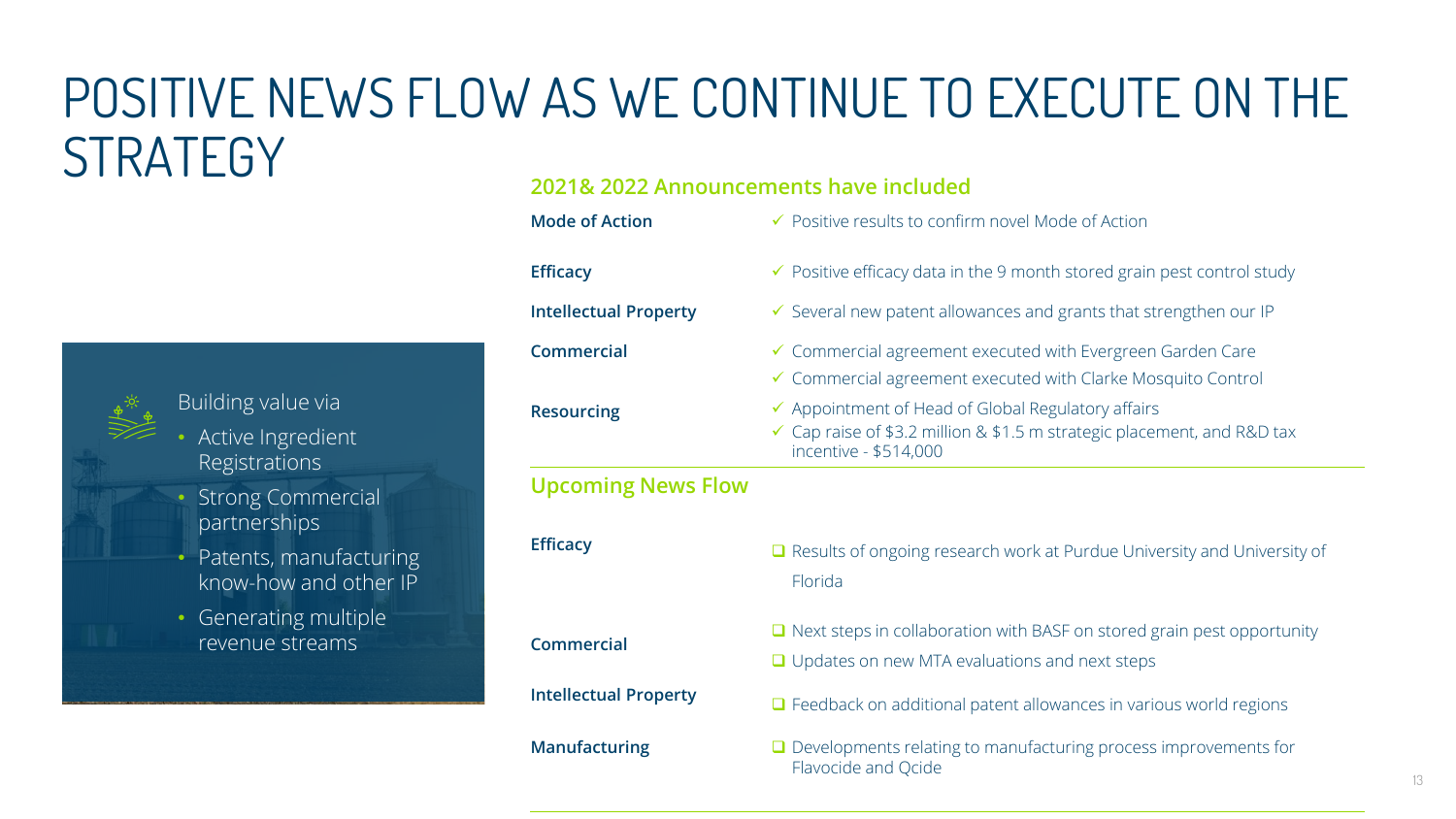### A CLEAR ROAD MAP FOR GENERATING VALUE – MEDIUM TERM 2022-2024



- Proof of principle efficacy testing
- Preliminary safety data
- Product formulation concepts
- Testing with 3rd parties



2021-2022

**Efficacy data in** multiple settings

2020-2021

- Advancing safety and tox testing
- Confirming novel Mode of Action claims
- Development agreements and additional MTAs
- Manufacturing scaleup
- Building regulatory data package
- Securing initial agreements with commercial partners
- Converting additional MTAs into collaborative development agreements
- Additional application testing internal and with partners
- Applying for formal recognition of novel Mode of Action
- Completing data package for final submission

### 2024-2026



- First regulatory approval and commercial sales
- Additional registration submissions
- Potential new product development program

POTENTIAL UPFRONT AND MILESTONE PAYMENTS, LICENSING FEES **AND ROYALTIES** 

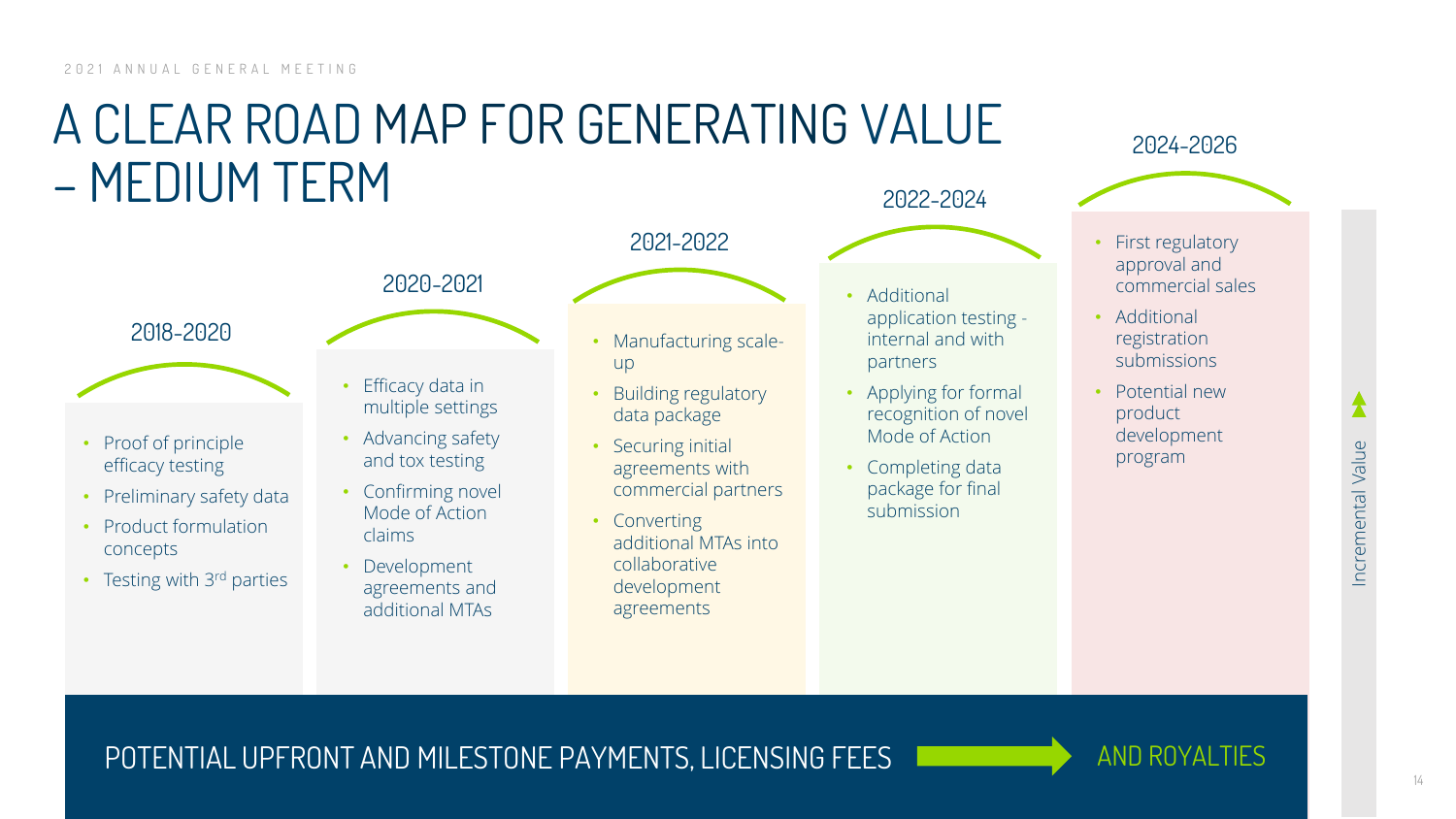## FUNDING POSITION



Shares on issue 179,056,519

Market capitalisation **\$51 million<sup>1</sup>**

As at March 31, 2022, Cash on hand **A\$7.2 million**

Provides working capital needs on budgeted activities well beyond

### **12 months**

1. @28.5 cents per share

### Sources of future funding:

Development and commercial partnerships Government grants

**Industry** organisations

၉ ရှိ<br>ကြံ

((၃)

Capital markets



Philanthropic organisations focused on public health solutions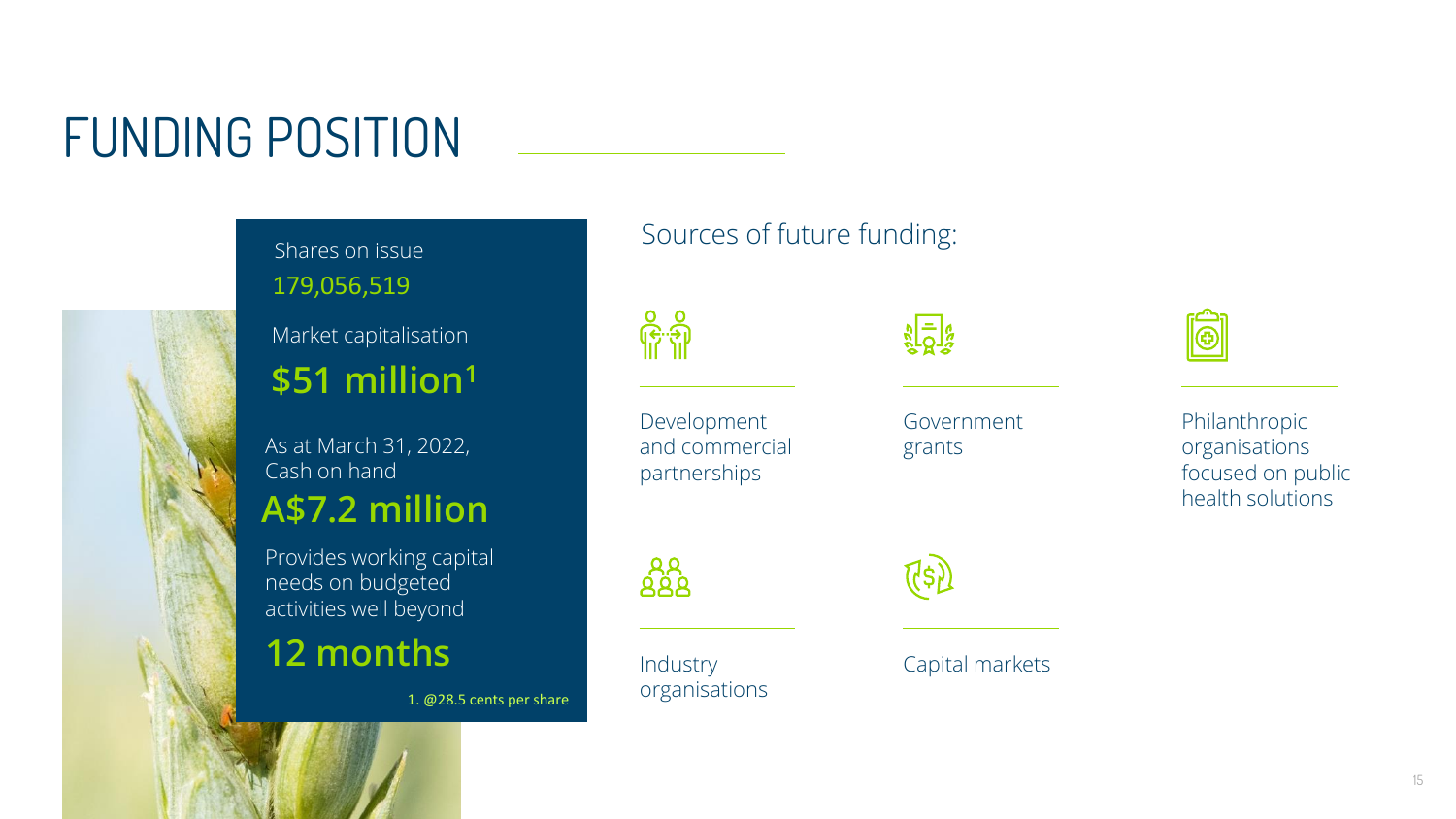## BOARD MEMBERS & MANAGEMENT



#### **Robert Klupacs Chairman**

- 30+ years corporate experience in international tech development
- Previously MD & CEO of ASX-listed Circadian Technologies Ltd and MD & CEO of ES Cell International Pte Ltd
- Registered Australian patent attorney



#### **Richard Jagger CEO & Managing Director**

- 25+ years working in agriculture globally
- Most recently employed as Managing Director of Sinochem Australia
- Previously spent 15+ years at Monsanto in various management roles
- Director, Agriculture Victoria Services

### **Peter Beetham Non-Executive Director**

- 30+ years experience in bio-agriculture community
- CEO of Cibus Global
- Previously Scientific Officer at Plant Research Institute, Victorian Dept Ag



### **Andrew Guthrie**

#### **Non-Executive Director**

- 32 years experience in agriculture globally
- Management roles in multiple geographies
- Was part of Syngenta's leadership team responsible for business strategy that leveraged R&D capability to invent, gain regulatory approval and launch new products.



### **Peter May**

### **Executive Director, R & D**

- 20+ years experience in crop protection market with companies Orica & Crop Care Australasia (now Nufarm)
- Founded Xavca, consulted to companies such as Syngenta & Sorex (BASF)
- Former CEO & Chairman of BioProspect (now Medibio, ASX:MEB)



### **James Joughin**

### **Non-Executive Director**

- Highly experienced ASX listed and private company Director.
- Currently the Non-Exec Chair at Spirit Technology Solutions Ltd (ASX:ST1) and a NED at Mydeal.com.au Ltd (ASX:MYD)
- Former partner in Big 4 firm with expertise in capital markets etc.



### **Roger McPherson**

### **CFO & Co. Sec.**

- 15+ years experience as CFO & Company Secretary across both listed & unlisted companies
- Experience in the pharma manufacturing, biotech & biopharma industries
- Previously CFO & Co-Sec of TPI Enterprises (ASX:TPE)



### **James Wade**

### **Program Manager**

- PhD with 10+ years experience in research in a broad range of agricultural verticals
- Previously Science and Technology Program Manger for Avigen Ltd



### **Sarah Driessens**

### **Head of Regulatory**

- Master with 10+ years of Regulatory experience at Monsanto (and subsequently Bayer after the Monsanto acquisition)
- Company representative at different industry associations (Phytofar, Nefyto, European Crop protection association,..)